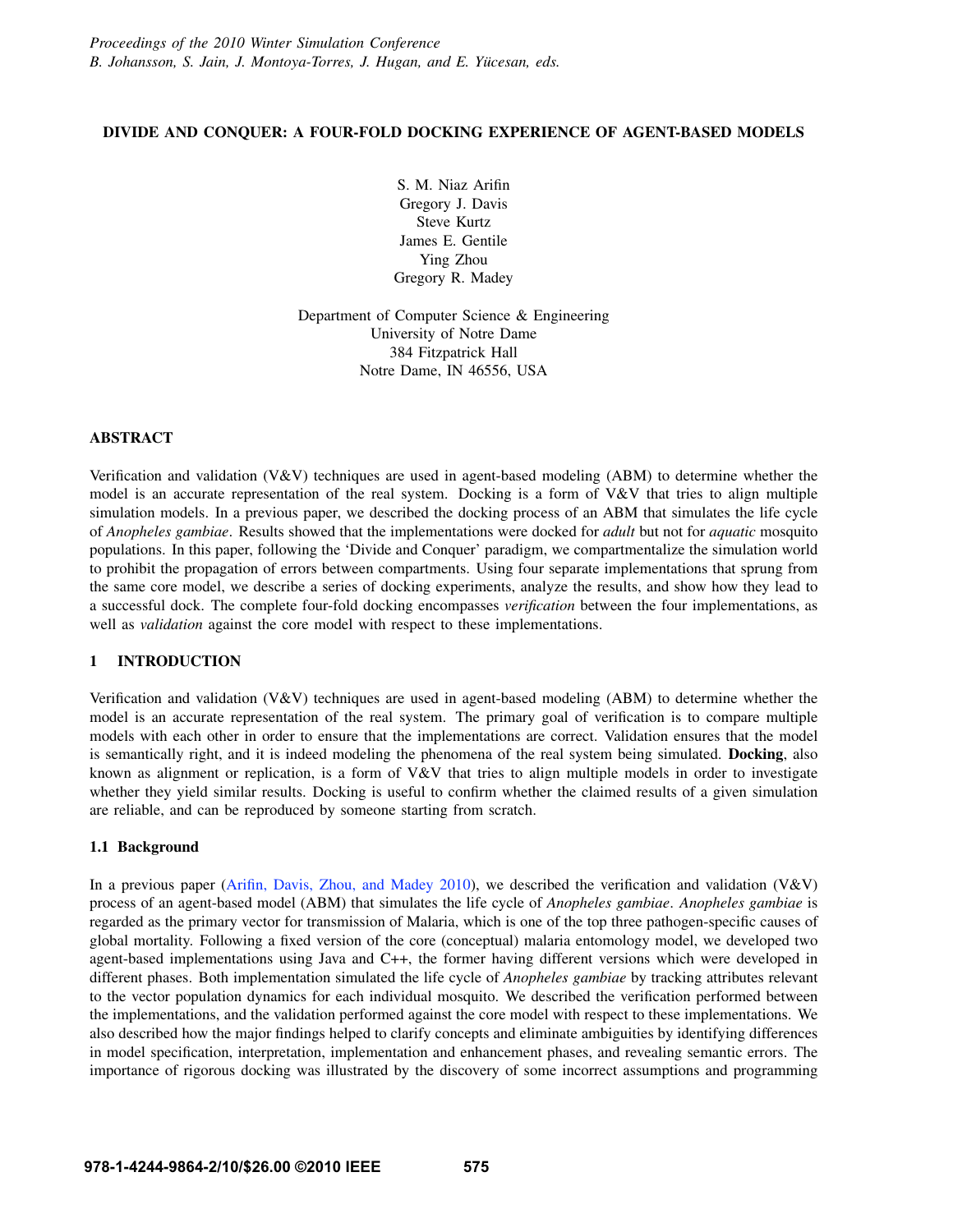errors, which, being unnoticed, led to erroneous results. However, as evident from the results of (Arifin, Davis, Zhou, and Madey 2010), the two implementations were not completely 'docked', especially in terms of the *aquatic* mosquito populations. The reason for this is explained below.

In a complex ABM, synergies arising from seemingly insignificant differences in separate implementations may lead to significant mismatch in overall model output. Hence, it is crucial, and sometimes necessary, to 'compartmentalize' the artificial simulation world, i.e. to separate it into isolated compartments so that errors in one specific compartment are not propagated and thus cannot influence the discovery (and correction) of errors in other compartments.

In this paper, we compartmentalize the mosquito world with respect to the adult and aquatic populations, and perform some experiments to identify and fix the sources of output mismatches in order to achieve a complete 'dock'. Following the 'Divide and Conquer' paradigm, we ensure that the pieces are working as intended, and then combine them to perform some other, more complex experiments. Using four separate implementations that sprung from the simplified core malaria entomology model, we describe the design of these experiments, analyze their results, and show how they lead to a successful dock between all four implementations, and hence achieve a complete four-fold docking of the core model.

This paper particularly addresses the following issues:

- How the results from four agent-based implementations compare to each other and to the corresponding results from theoretical models
- How to verify the age-structure of mosquito populations and the age-specific mortality rates (for both adults and aquatic populations)
- How to verify the oviposition mechanism and the calculation of *one-day old equivalent larval population*  $N_e$  at each step of the simulation (see Section 3.5.3), by removing all randomness (e.g. with fixed number of eggs to lay, single aquatic habitat, etc.)

The complete four-fold docking encompasses *verification* between the four implementations, as well as *validation* against the core model with respect to these implementations. The major findings, as described in Tables 2, 3, and 4, help to clarify model concepts and eliminate ambiguities.

This paper also serves as a case-study to illustrate the importance of docking complex simulations, since even the best simulation programs may imply dubious assumptions, leading to erroneous results. Rigorous docking can detect such problems, uncovering these incorrect assumptions (Will 2009). The four-fold docking process serves the dual purpose of increasing confidence to the core model and revealing conceptual errors in model implementations.

### 1.2 Paper Organization

The organization of this paper is as follows: Section 2 discusses some previous works involving docking. Section 3 discusses one fixed version of the core malaria model and its two slightly different variations used in this paper. Section 4 briefly describes the four separate implementations and the V&V workflow. Section 5 discusses the design of docking experiments, which are performed in three phases. For each phase, we analyze the results and identify issues to be updated for experiments in subsequent phases. We also show how the results lead to a successful dock between all four implementations, and include two additional experiments. Finally, section 6 concludes.

## 2 LITERATURE REVIEW

In this section, we re-emphasize two recent works that show the importance of rigorous docking for agent-based models. Edmonds and Hales (Edmonds and Hales 2003) replicated a published model involving co-operation between self-interested agents in two independent implementations to align the results and the conceptual design. The replication revealed a host of minor bugs and ill-defined implementation issues that otherwise appeared unnoticed. They concluded that aligning models can be very difficult, but very revealing, because simply implementing simulations with respect to a conceptual model and then analyzing outputs for consistency with the conceptual model and data series is insufficient to ensure the correctness of an implementation.

Will and Hegselmann (Will and Hegselmann 2008) showed the importance of replication by reporting a failure to replicate the results presented on a published model. Obtaining the source code from the original authors, Will (Will 2009) found that the simulation unintentionally implemented an assumption that was never mentioned in the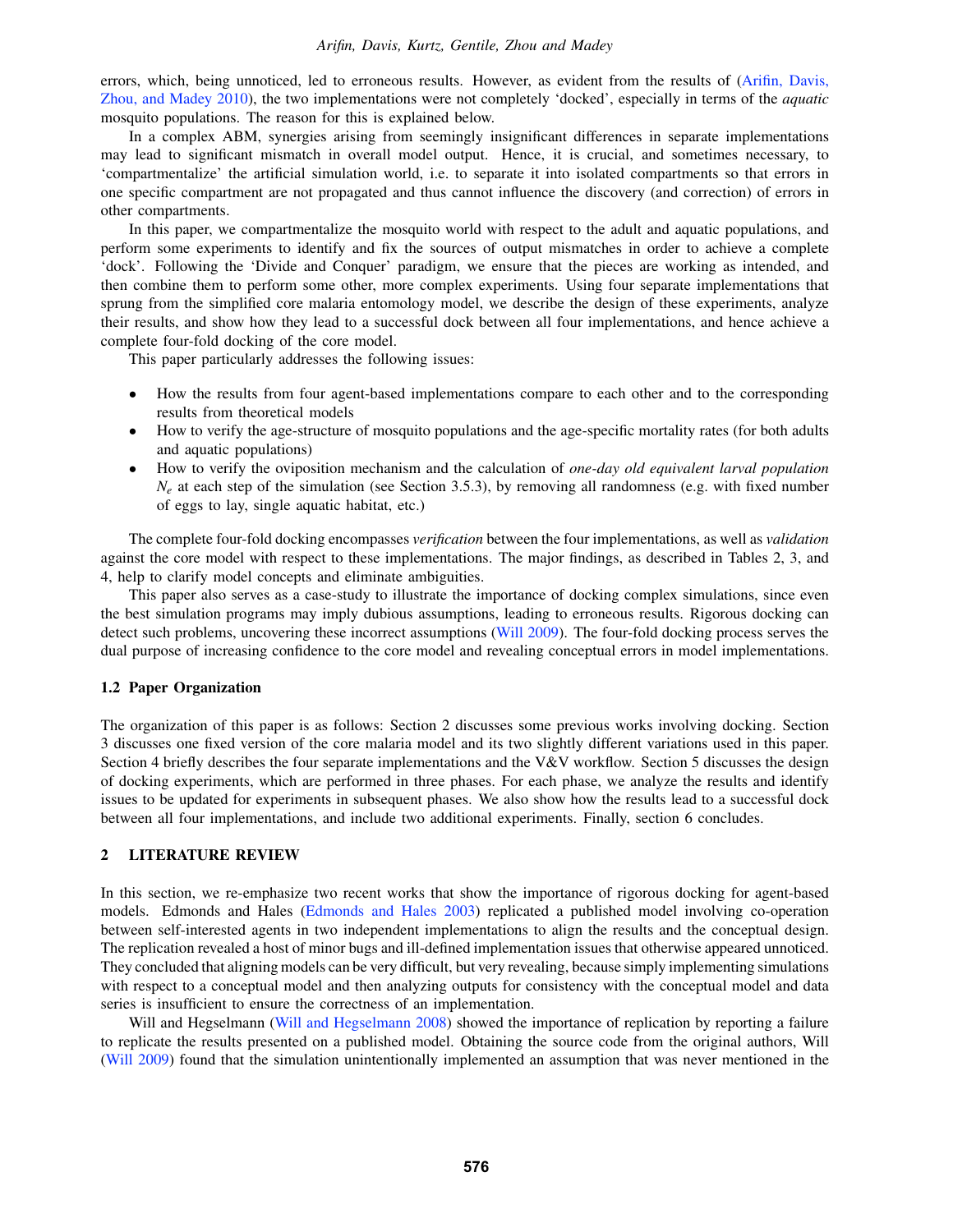original model, and showed that the model crucially depended on that dubious assumption, and its removal leaded to dramatically different results.

This paper serves as a case study of docking multiple ABMs. It shows how to achieve a complete dock between multiple implementations, all of which are built on a sufficiently complex core model. It also highlights the importance of docking by showing that a successful dock may reveal conceptual and/or programming errors, and may eliminate dubious assumptions, reinforcing the findings in (Carley 2002), (Edmonds and Hales 2003), (Rand and Wilensky 2006), (Will 2009), and (Will and Hegselmann 2008).

### 3 THE AGENT-BASED MODELS

In this section, we briefly describe the fixed version of the simplified core (conceptual) malaria entomology model, and the four different implementations.

### 3.1 The simplified core models

The core model is primarily governed by the biology underlying *Anopheles gambiae*. However, for the purpose of docking, some simplifying assumptions have been made, which may deviate from biological plausibility. For different experiments performed in this paper (see Section 5), we use two slightly different versions of the core model. The major difference, as shown in Figure 1, is whether to use a single vs. multiple aquatic habitats.



Figure 1: The simplified *Core Model 1* (on left) and the simplified *Core Model 2* (on right). *Core Model 1* has a single aquatic habitat and is used in experiments *E1*, *E2* and *E3*. *Core Model 2*, designed for experiments *E4* and *E5*, has three aquatic habitats.

The state durations for mosquito agents are defined in Table 1. One important, though biologically unnatural, assumption is illustrated in the state duration for the *Gravid* state: the duration (in days) that the female mosquito is forced to remain as *Gravid* equals the number of oviposition attempts taken to successfully lay all her remaining eggs.

### 3.2 The Agents

*Anopheles gambiae* mosquitoes are the only mosquito agents in the model. Like all other mosquito species, anophelines go through four major states in their life cycle: egg, larva, pupa, and adult (see Figure 1). The first three states are collectively termed as 'aquatic'. The adult state of the female mosquito is when the female is able to be a vector of the malaria parasite. Being autonomous agents, mosquitoes begin their life as eggs (except the initial adults created at the start of the simulation) and progress through various life cycle states.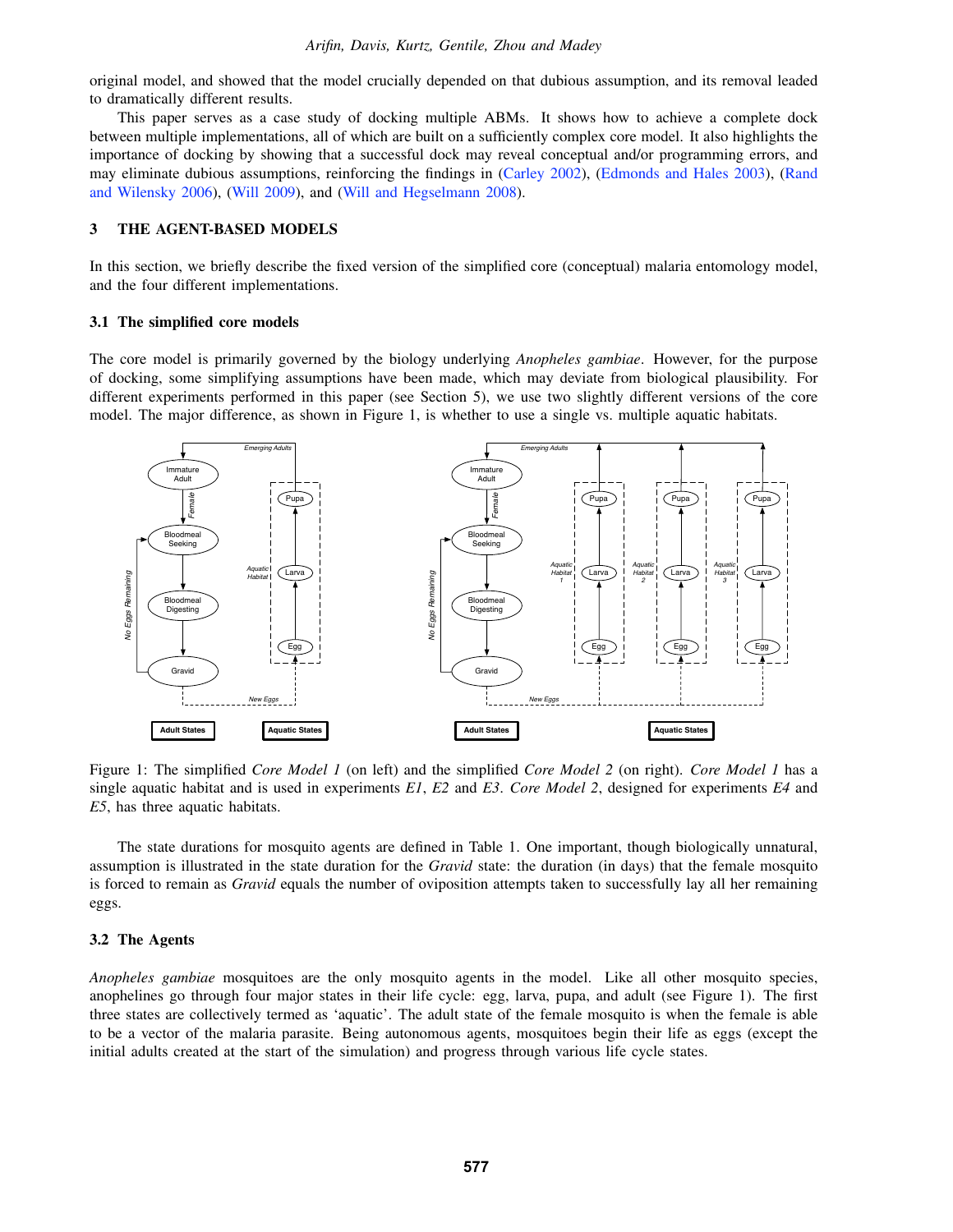| <b>State</b>         | <b>Duration</b> (in Days)                                               |
|----------------------|-------------------------------------------------------------------------|
| Egg                  |                                                                         |
| Larva                | Temperature-dependent; see Equation (1).                                |
| Pupa                 |                                                                         |
| Immature Adult       |                                                                         |
| Bloodmeal Seeking*   |                                                                         |
| Bloodmeal Digesting* | ↑                                                                       |
| Gravid*              | Stay until all eggs are laid; then stay 1, 2 or 3 days depending on the |
|                      | number of attempts taken that day.                                      |

Table 1: State durations for the mosquito agents. States marked with \* apply only to *female* mosquito agents.

### 3.2.1 Aquatic Mosquitoes

Eggs and pupae transition out of their current state after a 24-hour period. The growth and development of larvae, however, is much slower and depends on daily temperature. Following the stochastic thermodynamic models of Sharpe and DeMichele (Sharpe and DeMichele 1977) and Schoolfield et al. (Schoolfield, Sharpe, and Magnuson 1981), we use the equation

$$
Dev_{day} = (Temp_{day} * 0.000305 - 0.003285) * 24
$$
\n(1)

where *Dev<sub>day</sub>* is the larval development rate and *Temp<sub>day</sub>* is the average temperature (in °C) of that day. The threshold for the *Larva*  $\rightarrow$  *Pupa* transition is deterministically set to 1.0 removing any randomness (see Section 5.1). Each day, each larva approaches its threshold by developing at a rate characterized by equation (1).

### 3.2.2 Adult Mosquitoes

For this paper, only *female* mosquitoes are considered, and all male mosquitoes are omitted. This allows an unbiased, uniform selection of agents from separate age-groups when the mosquito agents die out. The females feed on bloodmeals, lay eggs, and go back to feed on bloodmeals again. This is repeated until a female dies. Once a female enters the *Gravid* state, it remains there until all of her eggs are laid, which are then instantiated as new agents into the system. The states are described below.

In *Immature Adult*, a female mosquito emerges as an immature adult after its aquatic development is complete. This is the starting state of the ABM where new mosquitoes are initially placed into the system and also when pupae turn into adults. In *Bloodmeal Seeking*, the female seeks and finds a bloodmeal. In *Bloodmeal Digesting*, the female rests while the blood is digested and eggs are developed. In *Gravid*, the eggs are developed, and the female is ready to lay them. The maximum number of eggs a female may oviposit, *Eggsmax*, is deterministically set to 80, removing any randomness. All eggs are set to be females. Once a female enters the *Gravid* state, it remains there until all of her eggs have been laid, and then transitions back to the *Bloodmeal Seeking* state.

### 3.3 The Environment

The environment provides an artificial realm in which agents operate. Variables such as temperature and humidity factors, defined within the environment, govern how the mosquito agents develop. The aquatic states of *An. gambiae* require an *aquatic habitat* environment to develop, and are often found in transient, sunlit and small pools. These aquatic habitats control the development of aquatic mosquitoes and the oviposition rate for female adults, as described below. The *carrying capacity* of an aquatic habitat represents the repulsive force sensed by a *Gravid* female and limits the number of eggs she may oviposit in that habitat. Though not treated as a hard limit, this is an indication to the female that the habitat is full, and it may be more beneficial to lay eggs elsewhere.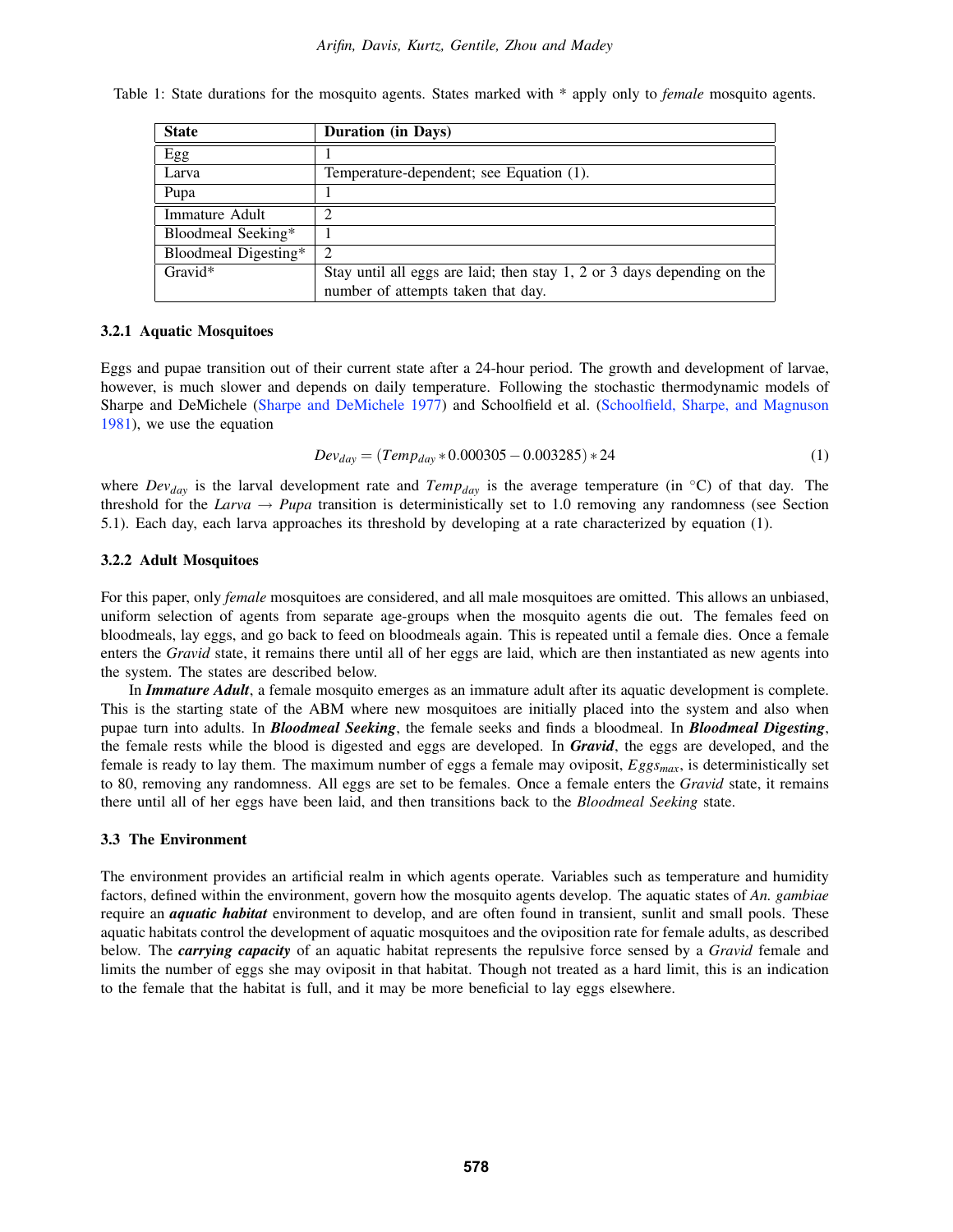

Figure 2: The daily processing order of the simulation (on left) and the V&V workflow (on right). In the workflow, bidirectional arrows indicate *Verification* relationships between the four implementations. The dashed arrow, between the re-factored implementations *Java2* and *CPP2*, indicates *Internal Verification*, since these two are docked with respect to each other. Unidirectional, dashed arrows indicate *Validation* relationships between the *Core Model* and the four implementations.

### 3.4 Age-specific Mortality Rates

In any ABM, the mortality of agents plays a crucial role in shaping the model's characteristics. Traditionally, ABMs that model malaria transmission assume age-independent vector mortality (i.e. non-senescence of the vector). However, as shown by recent studies (Styer, Carey, Wang, and Scott 2007), this leads to misleading predictions, and obscures age-dependent aspects of mosquito biology. This led us to use the concept of Age-Specific Mortality Rates (ASMRs) for the adults and larvae states. For these states, ASMR refers to the total number of deaths per day of a given age. We use a modified version of the Gompertz function, making the age-dependent component increase exponentially with age.

#### 3.5 Population Dynamics

Mosquito populations are dynamic in nature. The population dynamics is governed by three key operations performed at each simulation day: killing adult mosquitoes, killing aquatic mosquitoes, and creating new mosquitoes.

# 3.5.1 Daily Processing Order

The present model discretizes time such that every agent is updated during a time step representing a single day (24-hour period). The major daily processing steps, modified and hence different from (Arifin, Davis, Zhou, and Madey 2010), are shown in Figure 2 (left).

#### 3.5.2 Killing Adult Mosquitoes

As noted in Section 3.4, adult mosquitoes have a daily age-specific mortality rate. Newly emergent adults begin with a daily mortality rate of  $\alpha$ . As the mosquito ages, the age-specific mortality rate  $ASMR_{Age (adult)}$  for that age group changes based on the following equation:

$$
ASMR_{Age(adult)} = \frac{\alpha * e^{\frac{Age}{\beta}}}{1 + \alpha * s * \beta (e^{\frac{Age}{\beta}} - 1)}
$$
\n(2)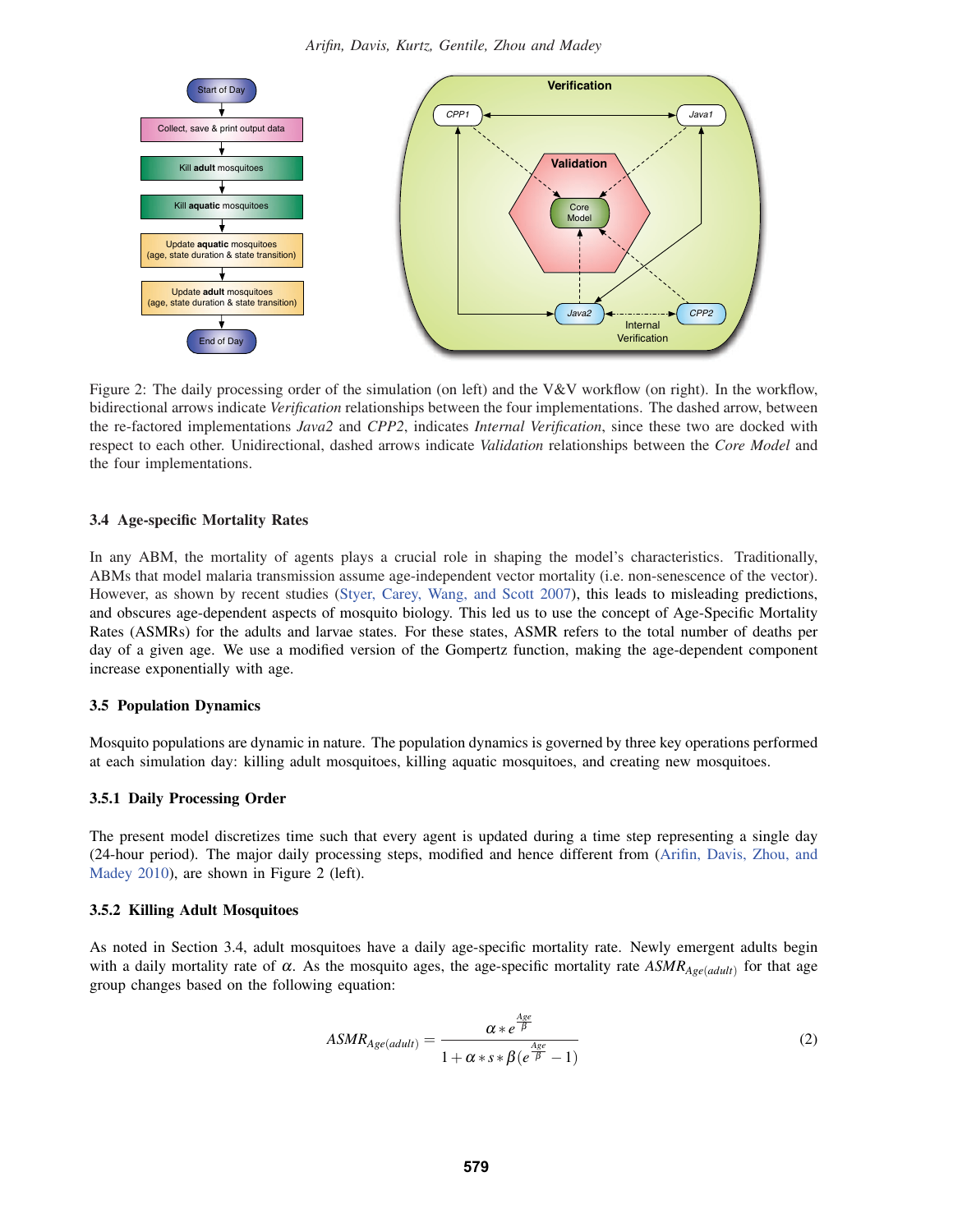where  $\alpha$  is set to the baseline daily mortality rate,  $\beta$  and *s* are constants defining the rate of increase and asymptote, respectively. The number of adults with a given age that are removed from the system,  $ToKill_{Age(adult)}$ , is then computed by:

$$
ToKill_{Age(adult)} = ASMR_{Age(adult)} * Adults_{Age}
$$
\n(3)

#### 3.5.3 Killing Aquatic Mosquitoes

Aquatic mosquitoes (in the egg, larva, and pupa states) have different mortality rates. Both eggs and pupae have a constant mortality rate of 10%. Larval mortality rates, however, are dependent on both the age and the notion of *one-day old equivalent larval population,*  $N_e$ . Within a given aquatic habitat,  $N_e$  is computed by:

$$
N_e = \sum_{Age=0}^{MaxAge} Age * Larvae_{Age}
$$
 (4)

where *MaxAge* is the age of the oldest larvae group in the system.  $N_e$  is then used to calculate the age specific mortality rate for larvae using the following equation:

$$
ASMR_{Age(larvae)} = \alpha * e^{\frac{N_c}{Age * C * R}}
$$
\n
$$
(5)
$$

where *C* is the carrying capacity of the aquatic habitat (see Section 3.3) and *R* is the rainfall coefficient (for now, we assume a rainfall coefficient of 1.0). The number of larvae with a given age that are removed from the system, *ToKillAge*(*larvae*), is then computed by:

$$
ToKill_{Age(larvae)} = ASMR_{Age(larvae)} * Larve_{Age}
$$
\n
$$
\tag{6}
$$

The *Biomass* of the aquatic habitat is defined as:

$$
Biomass = Eggs_{habitat} + N_e + Pupae_{habitat}
$$
\n(7)

where *Eggs<sub>habitat</sub>* and *Pupae<sub>habitat</sub>* are the number of eggs and pupae, respectively, in the selected habitat.

### 3.5.4 Creating New Mosquitoes

Beyond the initial creation of adult mosquitoes, new mosquitoes are created when females in the *Gravid* state visit an aquatic habitat and oviposit. Each day, *Gravid* females make a maximum of *three* attempts to lay the entirety of eggs. However, the potential number of eggs,  $Eggs_{potential}$ , that a female can actually lay in a given habitat is limited by the *Biomass* already present in the habitat:

$$
Eggs_{potential} = Eggs_{max} * \left(1 - \frac{Biomass}{i*C}\right)
$$
\n(8)

where  $Eggs_{max}$  is the maximum number of eggs available to lay (see Section 3.2.2),  $N_e$  is the one-day old equivalent larval population of the habitat (see Section 3.5.3), *i* is the oviposition attempt number (i.e. 1, 2, or 3), and *C* is the carrying capacity of the habitat. If  $Eggs_{potential} > Eggs_{max}$ , then all available eggs are laid and the female transitions back to the *Bloodmeal Seeking* state. Otherwise, *Eggsmax* is reduced by *Eggspotential* and another oviposition attempt occurs. If  $Eggs_{max} \neq 0$  after three attempts, the female stays another day in the *Gravid* state, attempting to lay the remaining eggs.

#### 4 Model Implementations

In this section, we briefly describe the four different implementations. Figure 2 (right) shows the V&V workflow, illustrating logical connections between the implementations and the core model.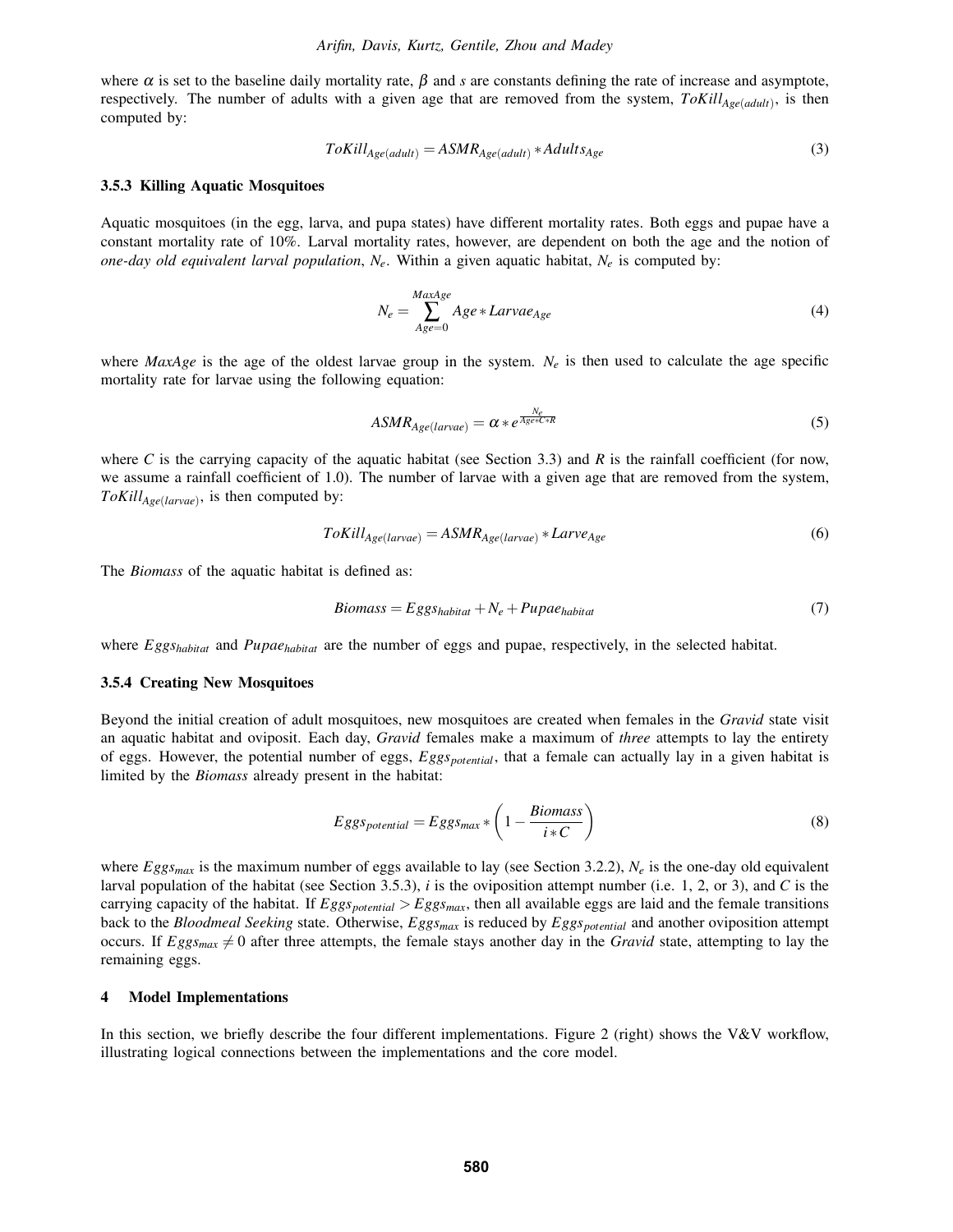*CPP1*, described in detail in (Zhou, Arifin, Gentile, Kurtz, Davis, and Wendelberger 2010), is the earliest implementation of the core model. It is developed in the C++ programming language utilizing the GNU Scientific Library (GSL) (Galassi, Davies, Theiler, Gough, Jungman, Booth, and Rossi 2003). This implementation is written to be portable, compiling and running on any platform for which an ANSI compliant C++ compiler is available. A major drawback of this implementation is the lack of built-in visualization tools.

The first Java implementation, *Java1*, is built over three phases using Java. It provides some key advantages such as built-in graphical visualization tools that allow the agents to be readily inspected (which aids in the debugging process), high efficiency and less error-prone code. For details about *Java1*, see (Arifin, Davis, Zhou, and Madey 2010).

The re-factored implementations, *CPP2* and *Java2*, reflect a unified architecture, and encode a mosquito's life cycle and behavior in a structure called a *strategy*. The strategy is flexible and can adapt to characterize new genus, species or variation within one species. The architecture is well-suited for parallelization across many cores or computers. For details, see (Gentile, Davis, Laurent, and Kurtz 2010). For the purpose of docking, *CPP2* and *Java2* are verified with respect to each other (internal verification), and a single output is compared with those of *CPP1* and *Java1*.

# 5 EXPERIMENTS AND RESULTS

In this section, we describe the docking experiments and their results. For brevity, experiments are labeled as *E1*, *E2*, and so on. We also describe the rationale behind designing these experiments from the docking point of view.

# 5.1 Model Assumptions

Experiments described in this paper make the following assumptions:

- All randomness are removed from the simulation in *E1*, *E2*, *E3* and *E4*. This allows direct model-to-model docking, and to compare the results against those of theoretical models.
- Carrying capacity of the aquatic habitat is reduced to 3000 (in *E1*, *E2* and *E3*), and to 3000, 4000, 5000 (in *E4* and *E5*; see Section 5.5).
- The *Mate Seeking* state is omitted altogether for simplicity.
- The oviposition mechanism has been simplified.
- All males are omitted from all experiments to allow uniform killing of agents from separate age-groups.

In *E1* and *E2*, following the 'Divide and Conquer' paradigm, we compartmentalize the core model with respect to the adult and aquatic populations. *E3* combines the adult and aquatic populations.

# 5.2 Experiment 1 (*E1*): Isolating *Adult* Mosquito Populations

*E1* deals with the adult mosquito populations by isolating it from the aquatic mosquito populations. We use 2, 2 and 0 days as the state durations for *Immature Adult*, *Bloodmeal Seeking* and *Bloodmeal Digesting*, respectively. The female stays in the *Gravid* state until all eggs are laid, and transitions back to *Bloodmeal Seeking* the following day (see Figure 1). Starting with 100 female adults, *E1* ensures that the age-structure and age-specific mortality rates (for the adult states) match to the theoretical values. It also verifies the simplified oviposition mechanism.

## 5.3 Experiment 2 (*E2*): Isolating *Aquatic* Mosquito Populations

*E2* deals with the aquatic mosquito populations by isolating it from the adult mosquito populations. Starting with 1000 female eggs that initially reside in the single aquatic habitat (with 3000 carrying capacity), it ensures that the age-structure of all aquatic states, the age-specific mortality rates of larvae, and the base mortality rates of eggs and pupae populations match to the theoretical values. It also verifies the temperature-dependent larval development rate (see Equation (1)).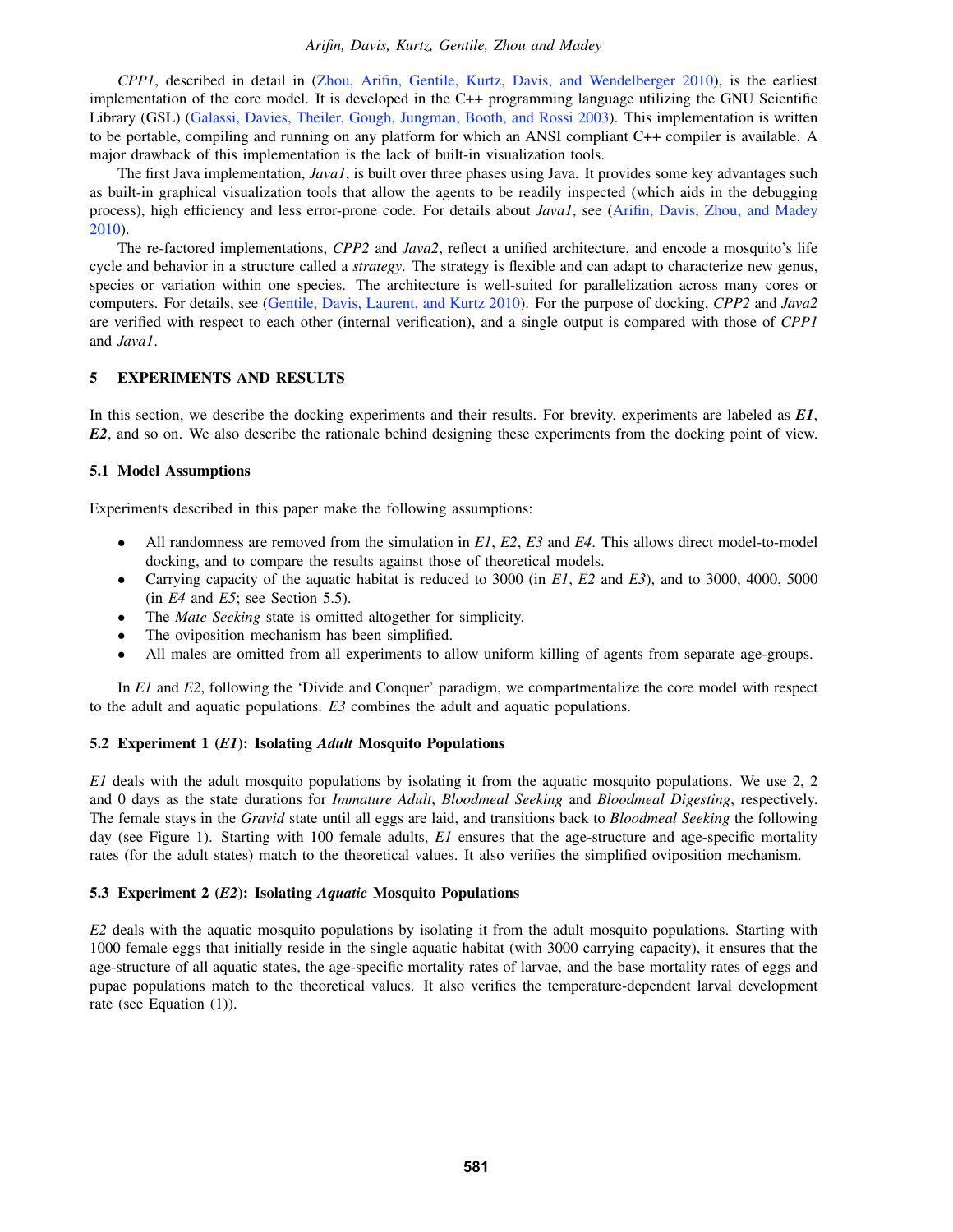### 5.4 Experiment 3 (*E3*): Combining Adult and Aquatic Mosquito Populations (Single Aquatic Habitat)

*E3* combines the adult and aquatic mosquito populations. Starting with 100 female adults and 1000 female eggs (initially residing in the single aquatic habitat with 3000 carrying capacity), it verifies the transitions from aquatic to adult (i.e. from *Pupa* state to *Immature Adult* state) population. It also checks the oviposition mechanism, including actual number of eggs laid in the aquatic habitat, and the state durations (see Table 1).

*E3* is performed in three separate phases as described below. After each phase, we compare the four-fold outputs, analyze and fix potential misinterpretations, and proceed to the next phase.

# 5.4.1 *Phase 1*

Figures 3 and 4 show the results of *Phase 1*. Table 2 discusses the issues discovered after analyzing these results.



Figure 3: Four-fold docking results for *E1, E2* and *E3 (Phase 1)*. The graph on left shows the total number of (female) adults, and the graph on right shows the total number of agents (adults and aquatic). The *x*-axis denotes simulation days, and the *y*-axis denotes mosquito abundance.

|         | One-day Old Equivalent Larval Population, N <sub>o</sub>                                            |               |            | <b>Biomass</b>                                                                                      |               |
|---------|-----------------------------------------------------------------------------------------------------|---------------|------------|-----------------------------------------------------------------------------------------------------|---------------|
| 20000   |                                                                                                     |               | 25000      |                                                                                                     |               |
| 18000   |                                                                                                     |               |            |                                                                                                     |               |
| 16000   |                                                                                                     |               | 20000      |                                                                                                     |               |
| 14000   |                                                                                                     |               |            |                                                                                                     |               |
| 12000   |                                                                                                     |               | 15000      |                                                                                                     |               |
| 10000   |                                                                                                     | CPP1<br>Java1 |            |                                                                                                     | CPP1<br>Java1 |
| 8000    |                                                                                                     | CPP2/Java2    | 10000      |                                                                                                     | CPP2/Java2    |
| 6000    |                                                                                                     |               |            |                                                                                                     |               |
| 4000    |                                                                                                     |               | 5000       |                                                                                                     |               |
| 2000    |                                                                                                     |               |            |                                                                                                     |               |
| $\circ$ |                                                                                                     |               | $^{\circ}$ |                                                                                                     |               |
|         | 1 4 7 10 13 16 19 22 25 28 31 34 37 40 43 46 49 52 55 58 61 64 67 70 73 76 79 82 85 88 91 94 97 100 |               |            | 1 4 7 10 13 16 19 22 25 28 31 34 37 40 43 46 49 52 55 58 61 64 67 70 73 76 79 82 85 88 91 94 97 100 |               |

Figure 4: Four-fold docking results for *E1, E2* and *E3 (Phase 1)*. The graph on left shows the *One-day Old Equivalent Larval Population, Ne* (see Section 3.5.3). The graph on right shows the total biomass in the aquatic habitat. The *x*-axis denotes simulation days, and the *y*-axis denotes mosquito abundance.

### 5.4.2 *Phase 2*

Figures 5 and 6 show the results of *Phase 2* after the issues found in *Phase 1* are addressed. Table 3 discusses the issues discovered after analyzing these results.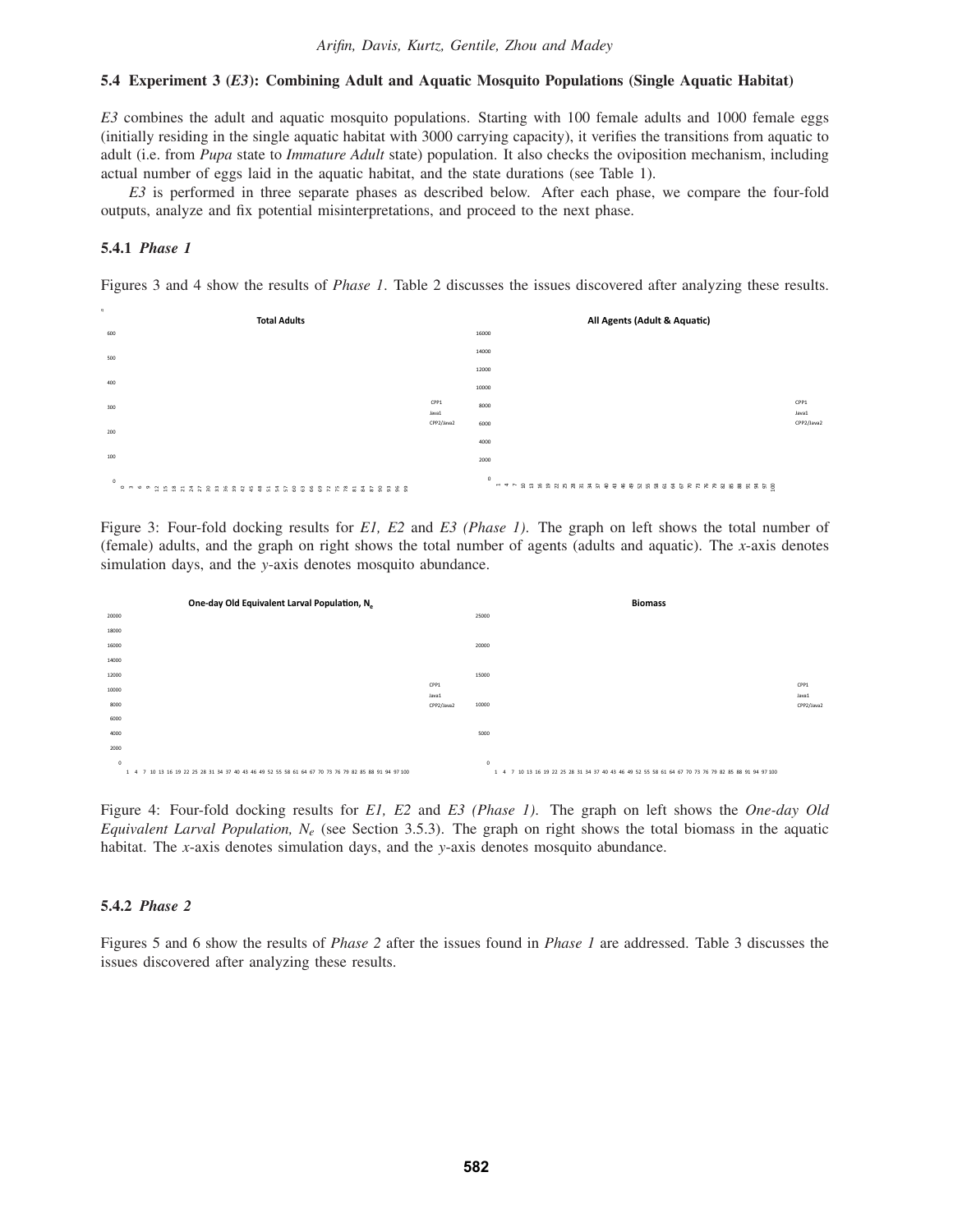| <b>Issue</b>                                                           | <b>Resolution</b>                                                     |
|------------------------------------------------------------------------|-----------------------------------------------------------------------|
| In CPP1 and Java1, the adult populations are slightly                  | Resolved after all implementations use the same carrying              |
| less in number than those in Java2 and CPP2. Also, the                 | capacities for the aquatic habitat.                                   |
| aquatic populations in CPP1 and Javal are killed at a                  |                                                                       |
| higher rate than suggested by the theoretical numbers.                 |                                                                       |
| CPP1 and Java1 have Gravid mosquitoes lay all of their                 | This issue suggests a difference in oviposition code. It              |
| eggs on the first oviposition attempt. This creates an                 | is partially resolved after all implementations ensure to             |
| egg-laying pattern where bursts of eggs are laid on the                | use the same formulas for calculating how many eggs a                 |
| same day, followed by a few days when no eggs are                      | female can lay in different oviposition attempts.                     |
| laid, then another burst, and so on. In <i>Java2</i> and <i>CPP2</i> , |                                                                       |
| however, the eggs are laid over a period of successive                 |                                                                       |
| days.                                                                  |                                                                       |
| On the first oviposition attempt when eggs are laid, Javal             | CPP1 and Java1 lay eggs at the end of the Bloodmeal                   |
| and CPP1 lay eggs one day sooner than Java2 and CPP2.                  | <i>Digesting</i> state, rather than waiting until the first day of    |
|                                                                        | being <i>Gravid</i> . They are updated to ensure that eggs are        |
|                                                                        | only laid while in the <i>Gravid</i> state.                           |
| In Javal, after all female mosquitoes lay all their (80)               | <i>Javal</i> updates to ensure that the females transition back       |
| eggs in the Gravid state, they do not transition back to               | to the <i>Bloodmeal Seeking</i> state from the <i>Gravid</i> state on |
| the <i>Bloodmeal Seeking</i> state on the same day.                    | the same day once all eggs are laid.                                  |

Table 2: List of issues discovered and updated in *Phase 1*



Figure 5: Four-fold docking results for *E3 (Phase 2)*. The graph on left shows the total number of (female) adults, and the graph on right shows the total number of agents (adults and aquatic). The *x*-axis denotes simulation days, and the *y*-axis denotes mosquito abundance.

### 5.4.3 *Phase 3*

After the issues found in *Phase 2* are addressed, we analyze the results again and discover a single issue (see Table 4). Once it is addressed, the results produce a complete four-fold dock, as shown in Figure 7.

## 5.5 Additional Results

We also perform two more experiments (*E4* and *E5*) that deal with *multiple* aquatic habitats and introduce some *randomness* into the simulation. *E4* combines the adult and aquatic populations in three aquatic habitats with carrying capacities 3000, 4000, 5000, respectively. For egg-laying, *Gravid* female mosquitoes deterministically select aquatic habitats. *E5* operates with similar settings except that the selection of aquatic habitats are made at random.

Results from *E4* and *E5* confirm to those of *E3*, and are omitted for brevity.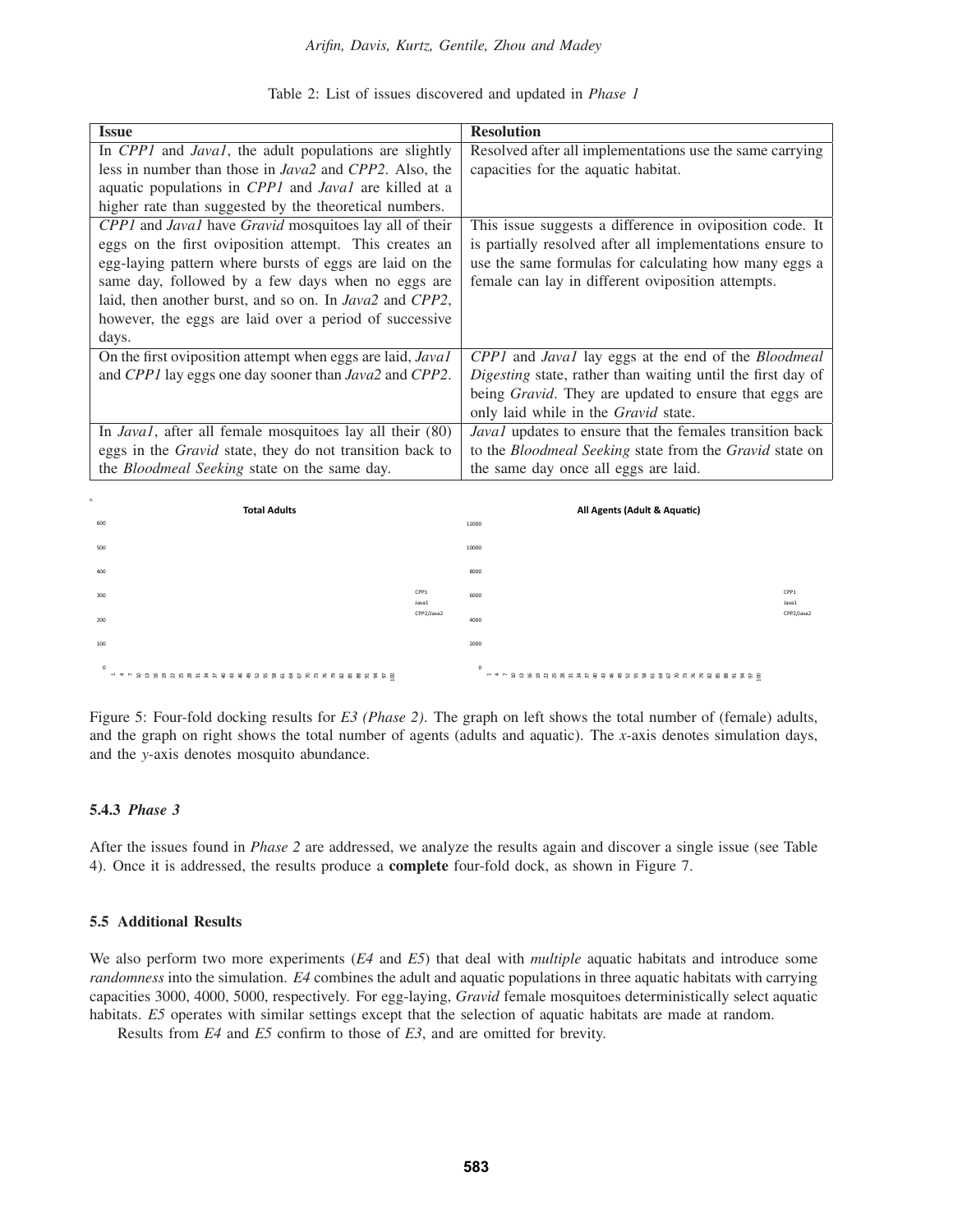

Figure 6: Four-fold docking results for *E3 (Phase 2)*. The graph on left shows the *One-day Old Equivalent Larval Population, Ne* (see Section 3.5.3). The graph on right shows the total biomass in the aquatic habitat. The *x*-axis denotes simulation days, and the *y*-axis denotes mosquito abundance.

| <b>Issue</b>                                                       | <b>Resolution</b>                                                        |  |  |  |  |
|--------------------------------------------------------------------|--------------------------------------------------------------------------|--|--|--|--|
| CPP1 and Java1 enable the female mosquitoes to lay                 | CPP1 and Java1 find that the egg-laying is indeed com-                   |  |  |  |  |
| all (80) of their eggs on the first oviposition attempt            | plete after three attempts, and performs a simple adjust-                |  |  |  |  |
| at the beginning part of the simulation (on day 5 and              | ment in the delay before the female mosquitoes can leave                 |  |  |  |  |
| 6). However, as suggested by Equation 8, laying all the            | the <i>Gravid</i> state.                                                 |  |  |  |  |
| eggs in a single oviposition attempt is possible only if           |                                                                          |  |  |  |  |
| the aquatic habitat is empty.                                      |                                                                          |  |  |  |  |
| CPP2 and Java2 place an upper bound of 80% on the                  | CPP1 and Java1 ensure the same.                                          |  |  |  |  |
| larval mortality rate.                                             |                                                                          |  |  |  |  |
| In the calculations of Equation 8, CPP2 and Java2 use              | CPP2 and Java2 ensure to use $Eggs_{max}$ .                              |  |  |  |  |
| $EggS$ <sub>remaining</sub> (the number of eggs remaining to lay), |                                                                          |  |  |  |  |
| instead of $Eggs_{max}$ .                                          |                                                                          |  |  |  |  |
| In Javal, Gravid females incorrectly lay all (80) eggs,            | In the calculation of $Eggs_{laid}$ (the number of eggs allowed          |  |  |  |  |
| and the biomass of the aquatic habitat does not affect             | to lay), some <i>double</i> values are coerced to <i>integer</i> values, |  |  |  |  |
| the number of eggs actually laid.                                  | making the expression evaluating to $0$ in these instances.              |  |  |  |  |
|                                                                    | This, in turn, affects the related variables $(Eggs_{potential},$        |  |  |  |  |
|                                                                    | $Eggs_{laid}$ , and $Eggs_{remaining}$ ). Javal updates this by using    |  |  |  |  |
|                                                                    | explicit typecasting to <i>double</i> values.                            |  |  |  |  |

|  |  |  | Table 3: List of issues discovered and updated in <i>Phase 2</i> |  |  |  |  |  |
|--|--|--|------------------------------------------------------------------|--|--|--|--|--|
|--|--|--|------------------------------------------------------------------|--|--|--|--|--|

## 6 CONCLUSION

This paper serves as a case study of docking for ABMs. It shows how to achieve a complete four-fold dock between multiple implementations, all of which are built from a sufficiently complex core model. Following the 'Divide and Conquer' paradigm, we compartmentalize the agent-world with respect to the adult and aquatic populations. Isolating the agent-world into compartments allows designing specific experiments that suit for each compartment. We describe the design of these experiments and analyze their results. We show how the discovered issues help to clarify model concepts and eliminate ambiguities from different implementations. As indicated by the results, removal of these potential sources of output mismatches leads to a complete dock of the ABMs.

The complete four-fold docking encompasses *verification* between the four implementations, as well as *validation* against the core model with respect to these implementations. It produces incremental agreement in model outputs and serves the dual purpose of increasing confidence to the core model and revealing conceptual errors in model implementations.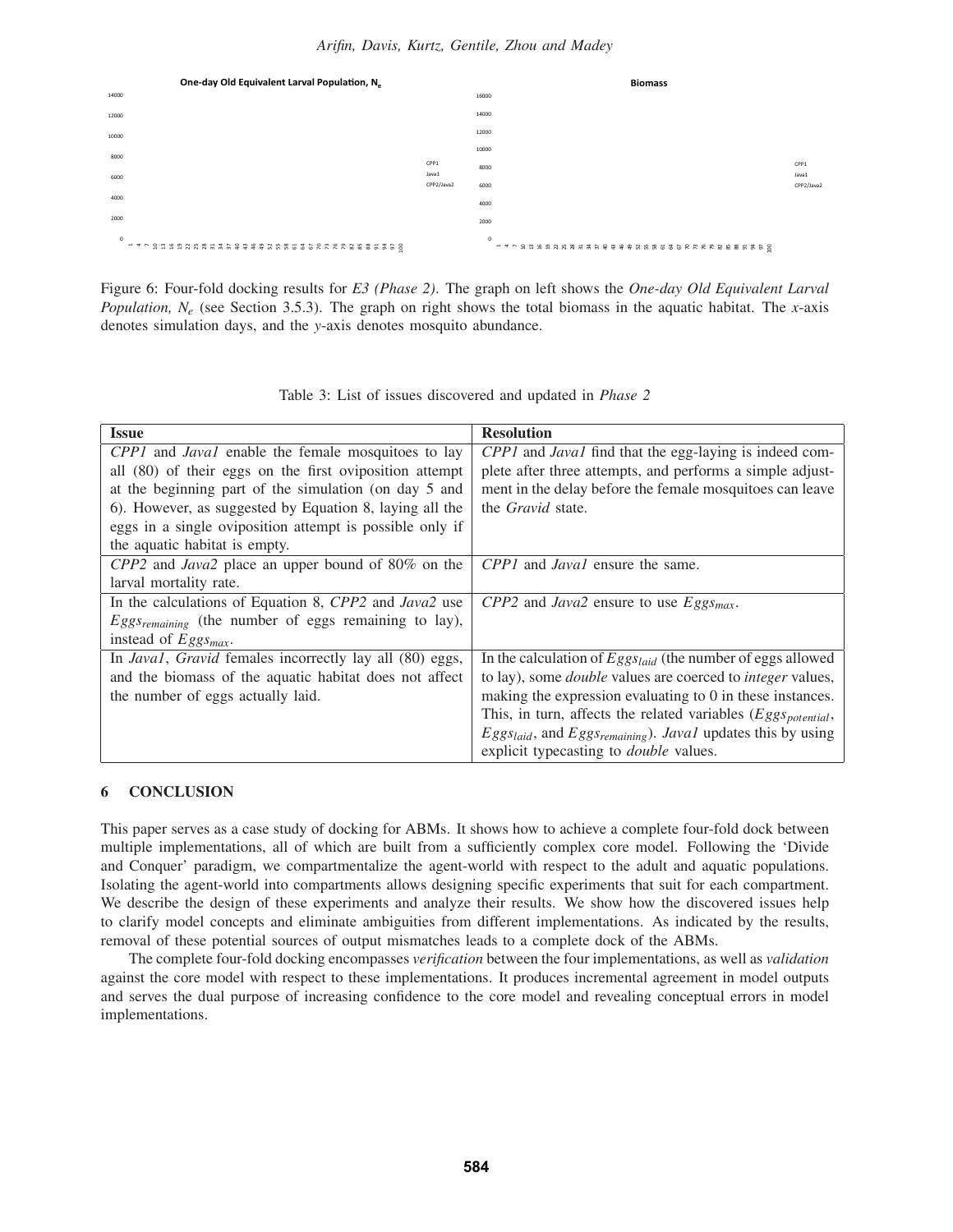| <b>Issue</b>                                              |                                                             | <b>Resolution</b> |                                                       |  |  |  |  |
|-----------------------------------------------------------|-------------------------------------------------------------|-------------------|-------------------------------------------------------|--|--|--|--|
| After 14 simulation days, CPP1 and Javal kill a different | Javal uses an extra 'a' in the adult age-specific mortality |                   |                                                       |  |  |  |  |
| number of adult mosquitoes, suggesting a rounding error.  |                                                             |                   | rate function (Equation 2), and omits it to match the |  |  |  |  |
|                                                           |                                                             | correct equation. |                                                       |  |  |  |  |
|                                                           |                                                             |                   |                                                       |  |  |  |  |
| All Agents (Adult & Aquatic)                              |                                                             | <b>Biomass</b>    |                                                       |  |  |  |  |
| 12000                                                     |                                                             | 16000             |                                                       |  |  |  |  |
| 10000                                                     |                                                             | 14000             |                                                       |  |  |  |  |
|                                                           |                                                             | 12000             |                                                       |  |  |  |  |
| 8000                                                      |                                                             | 10000             |                                                       |  |  |  |  |
| 6000                                                      | CPP1                                                        | 8000              | CPP1                                                  |  |  |  |  |
| 4000                                                      | Java1<br>CPP2/Java2                                         | 6000              | Java1<br>CPP2/Java2                                   |  |  |  |  |
|                                                           |                                                             | 4000              |                                                       |  |  |  |  |
| 2000                                                      |                                                             | 2000              |                                                       |  |  |  |  |
| 11992885569999885566666885568                             |                                                             |                   |                                                       |  |  |  |  |

Table 4: The single issue discovered and updated in *Phase 3*

Figure 7: Four-fold docking results for *E3 (Phase 3)*. The graph on left shows the total number of agents (adults and aquatic). The graph on right shows the total biomass in the aquatic habitat. The *x*-axis denotes simulation days, and the *y*-axis denotes mosquito abundance. The complete overlap between the four implementations' results indicates a *complete four-fold dock*.

# ACKNOWLEDGMENTS

We would like to thank Frank H. Collins, George and Winifred Clark Chair of Biological Sciences at the University of Notre Dame, for his continuous support and expert domain knowledge of *Anopheles gambiae* and malaria.

## **REFERENCES**

- Arifin, S. M. N., G. J. Davis, Y. Zhou, and G. R. Madey. 2010, July. Verification & Validation by Docking: A Case Study of Agent-Based Models of *Anopheles gambiae*. In *SCSC2010: Proceedings of the Summer Computer Simulation Conference*. Ottawa, ON, Canada.
- Carley, K. M. 2002. Computational Organizational Science and Organizational Engineering. *Simulation Modelling Practice and Theory* 10 (5-7): 253 – 269.
- Edmonds, B., and D. Hales. 2003. Replication, Replication and Replication: Some Hard Lessons from Model Alignment. *Journal of Artificial Societies and Social Simulation* 6:4.
- Galassi, M., J. Davies, J. Theiler, B. Gough, G. Jungman, M. Booth, and F. Rossi. 2003, February. *Gnu Scientific Library: Reference Manual*. Network Theory Ltd.
- Gentile, J. E., G. J. Davis, B. S. Laurent, and S. Kurtz. 2010, July. A Framework for Modeling Mosquito Vectors. In *SCSC2010: Proceedings of the Summer Computer Simulation Conference*. Ottawa, ON, Canada.
- Rand, W., and U. Wilensky. 2006. Verification and Validation through Replication: A Case Study Using Axelrod and Hammond's Ethnocentrism Model. *North American Association for Computational Social and Organization Sciences (NAACSOS)*.
- Schoolfield, R. M., P. J. H. Sharpe, and C. E. Magnuson. 1981. Non-linear regression of biological temperaturedependent rate models based on absolute reaction-rate theory. *Journal of Theoretical Biology* 88 (4): 719–731.
- Sharpe, P. J. H., and D. W. DeMichele. 1977. Reaction kinetics of poikilotherm development. *Journal of Theoretical Biology* 64 (4): 649 – 670.
- Styer, L. M., J. R. Carey, J.-L. Wang, and T. W. Scott. 2007. Mosquitoes Do Senesce: Departure From The Paradigm Of Constant Mortality. *Am J Trop Med Hyg* 76 (1): 111–117.
- Will, O. 2009. Resolving a Replication That failed: News on the Macy & Sato Model. *Journal of Artificial Societies and Social Simulation* 12:4.